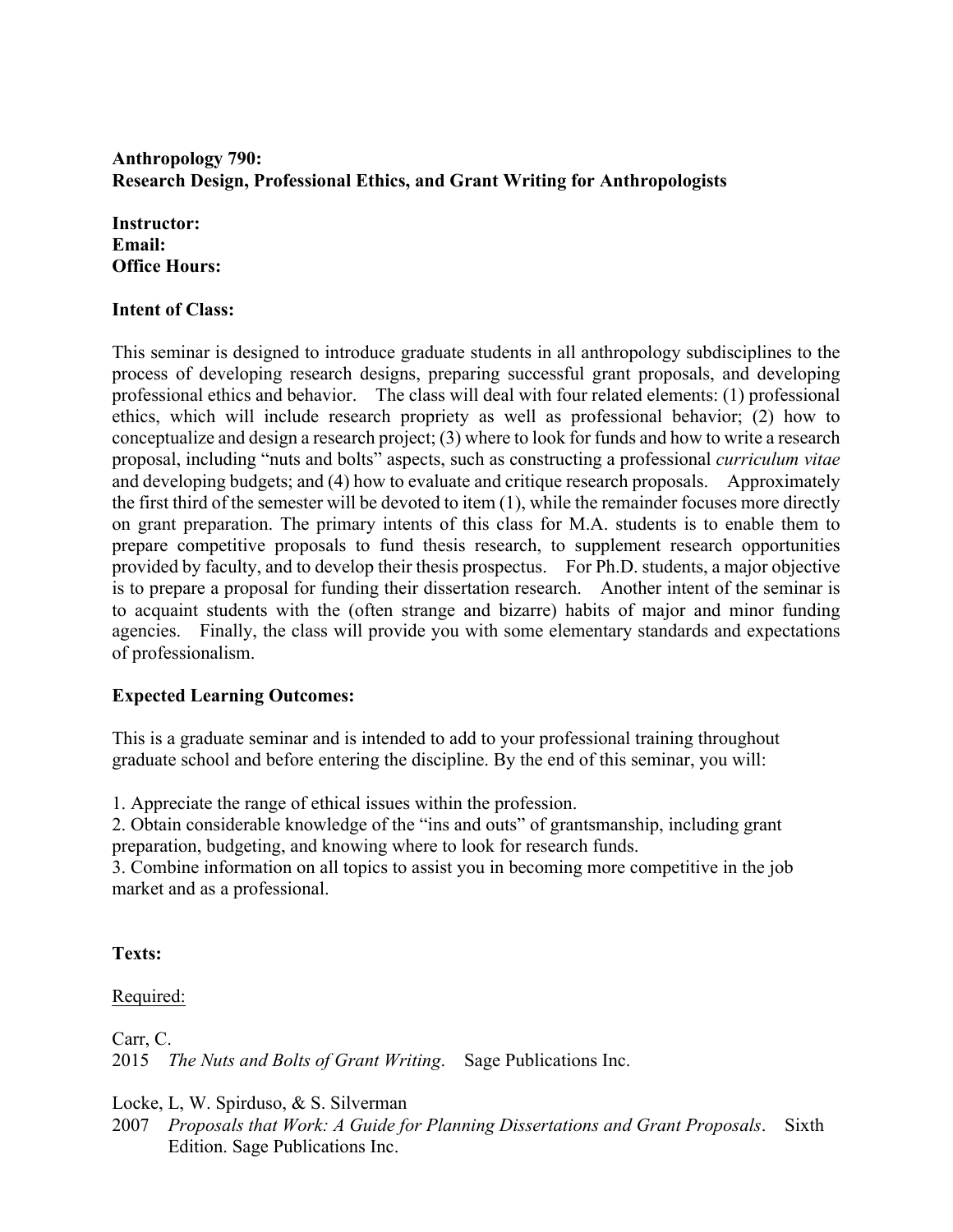Stanley, D.

1996 *Writing from the Winner's Circle: A Guide to Preparing Competitive Grant Proposals*. University of Nebraska, Lincoln. EPSCoR office. [provided]

There also will be some assigned articles.

Optional Supplemental text:

Browning, L. 2001 *Grant Writing for Dummies*. Wiley Publishing.

#### **Course Requirements:**

This is very much a discussion-oriented course, and everyone is expected to read the assigned materials and contribute to the discussion in a professional manner. I am assuming that all students in this class come to it with some idea of the research they intend to do for their theses or dissertations. A major requirement will be the preparation of a research proposal. For Ph.D. students, the proposal's format will follow National Science Foundation (NSF) guidelines or those of other approved agencies. I hope you will take advantage to this course to prepare a proposal actually used to solicit funding for your dissertation research. For M.A. students, your proposal will consist of a draft of your M.A. prospectus that you will later present to your committee. If you have already done this, you will be required to submit a less intense proposal (compared to the NSF format), such as for the National Geographic Society or Wenner-Gren formats. For "streamer" students, individual circumstances will apply. Regardless of which format you use, you also will be required to give an oral presentation of your proposal; this will be evaluated by your student colleagues. Students also will be required to prepare another, smaller, proposal that can be submitted to various UNLV or other organizations.

#### **Grading:**

| Task                                                | $\frac{0}{0}$  |
|-----------------------------------------------------|----------------|
| preparation of professional <i>curriculum</i> vitae | 0 <sub>5</sub> |
| "ethical dilemma" formulation and resolution        | 10             |
| research statement for proposal                     | 05             |
| review/critique of proposals                        | 10             |
| budget exercises                                    | 10             |
| oral participation                                  | 15             |
| oral presentation of proposal                       | 10             |
| UNLV internal proposal*                             | 05             |
| Proposals                                           | 30             |

\*This does not have to be submitted, although in many cases I expect you will want to do so Although you are expected to prepare proposals in this class, your grade is totally and entirely independent of the outcome of any proposals that are actually submitted.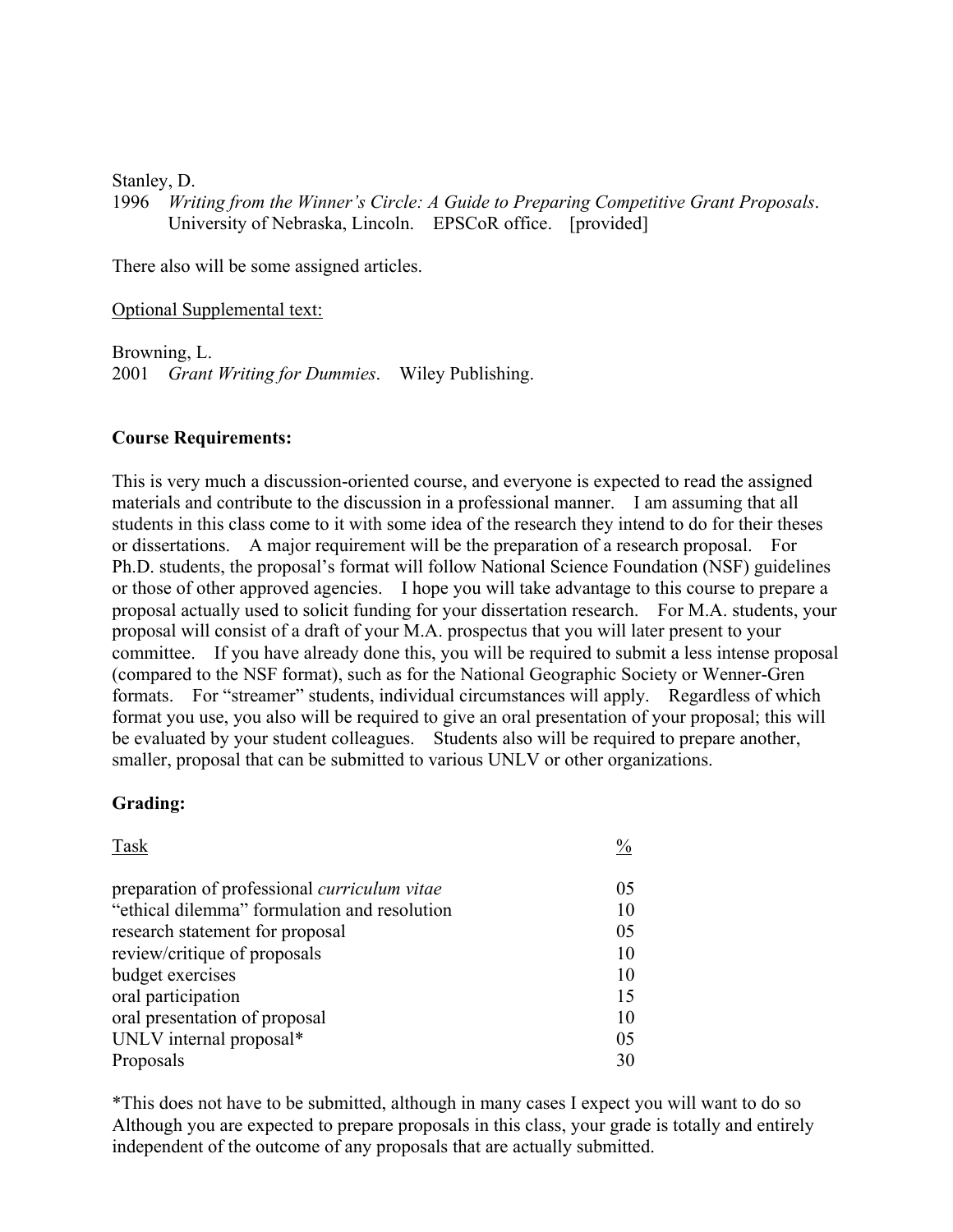**Proposed Schedule and Readings (this is tentative, and may be modified; for example, I may have to miss one class to serve on an NSF panel, but the date is not yet set; you will learn that flexibility is a key concept in contemporary research!)**

| Week      | <b>Topic</b>                                                                 | $\mathbf{L}$    | S              | $\mathbf C$    |  |
|-----------|------------------------------------------------------------------------------|-----------------|----------------|----------------|--|
| Jan. 18   | No class-Martin L. King day                                                  |                 |                |                |  |
| Jan. 25   | orientation/content/expectations                                             | $\mathbf{1}$    | $\mathbf{1}$   | 1,2            |  |
| Feb. 1    | professionalism: professional behavior                                       |                 |                |                |  |
|           | cv; presenting, staying on time and not slamming doors!                      |                 |                |                |  |
|           | ethics 1: loyalty, data ownership,                                           |                 | $\overline{2}$ |                |  |
|           | human subjects, dealing with rejection, working together                     |                 |                |                |  |
| Feb.<br>8 | ethics 2: plagiarism, "fake" data, publication,                              |                 |                |                |  |
|           | and other gremlins                                                           |                 |                |                |  |
| Feb. 15   | no class-G. Washington holiday                                               |                 |                |                |  |
| Feb. 22   | develop group case study ethical dilemma to turn in (details to be provided) |                 |                |                |  |
| Feb. 29   | ethicswhat is ethical? Discussion of group ethical dilemmas                  |                 |                |                |  |
| Mar. 7    | elements of a research design; types of grants                               |                 |                | 2,3, 5,6       |  |
| Mar. 14   | where the \$\$ are--preparing budgets; budget exercise                       | $\frac{3,4}{8}$ |                | $4\quad 3,4,5$ |  |
| Mar. 21   | <b>Spring Break</b>                                                          |                 |                |                |  |
| Mar. 28   | guest lecture-David Paul, UNLV Office of Sponsored Programs (date tentative) |                 |                |                |  |
| April 4   | putting it all together-preparing your proposal—components of a              |                 |                |                |  |
|           | winning proposal and assignment of proposals for                             |                 |                |                |  |
|           | review/critique                                                              | 5,6,7,9         |                | $5-10$         |  |
| April 11  | critiques of previous proposals/student research statements                  |                 |                | $\overline{7}$ |  |
|           | proposal discussion/questions                                                |                 |                |                |  |
| April 18  | oral proposal presentations                                                  |                 |                |                |  |
| April 25  | oral proposal presentations                                                  |                 |                |                |  |
| May $2$   | panel discussion                                                             |                 |                |                |  |
| May 9     | final evaluations of proposals                                               |                 |                |                |  |

## **\*Key: L=Locke; S=Stanley; C=Carr**

## **Course Conduct and Attendance:**

Dates for assignments and papers will be announced at a later point. Late papers will be graded down; I have heard all excuses and am unlikely to be sympathetic unless you come up with something really imaginative. You are expected to arrive on time, prepared for class activities. You also should not be reading newspapers or other distracting materials during class and you most assuredly should *turn off* your cell phones (no calls OR texting!). No classes may be missed without prior approval or due to emergencies.

#### **Miscellaneous Policies and Information:**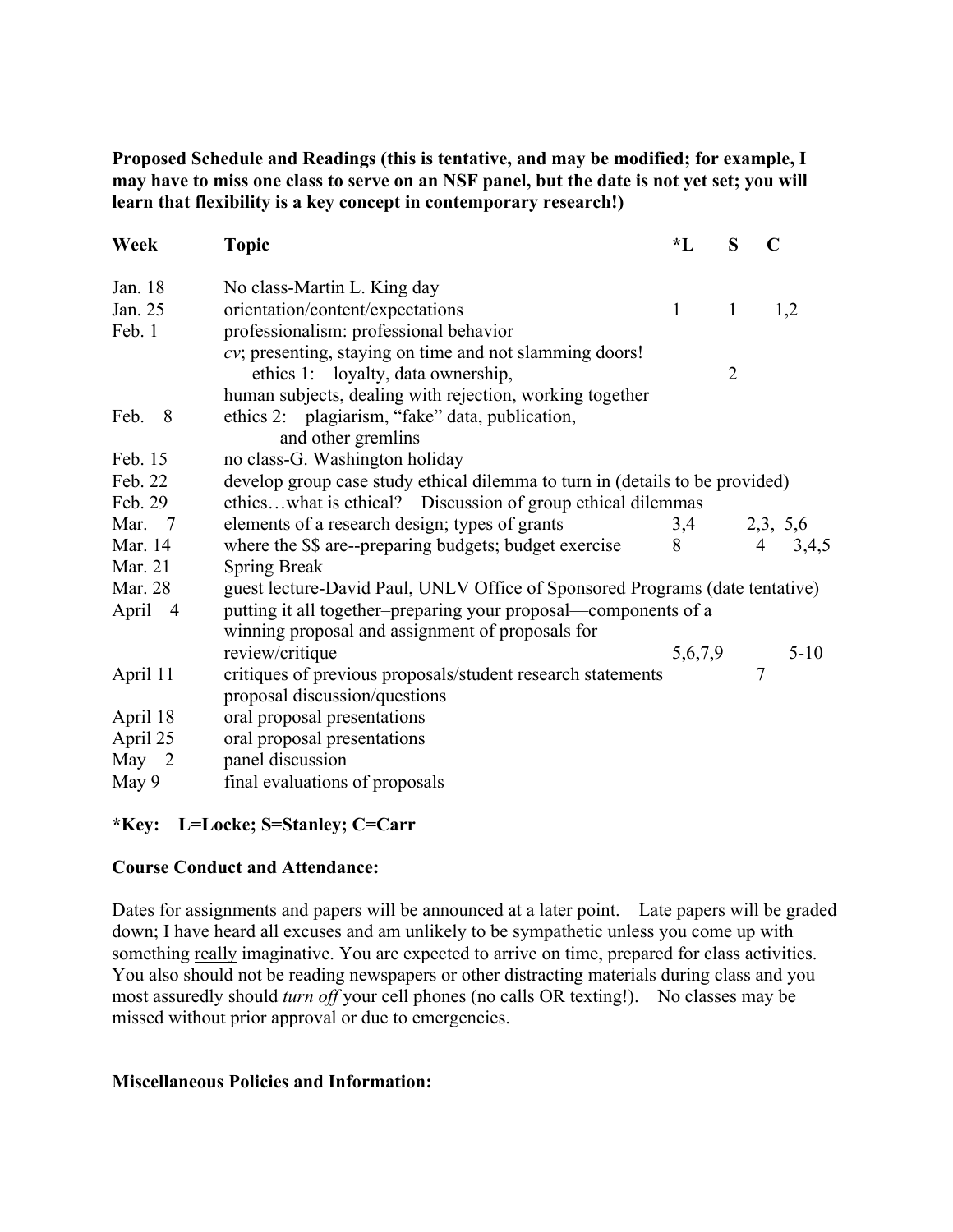**Academic Misconduct –** Academic integrity is a legitimate concern for every member of the campus community; all share in upholding the fundamental values of honesty, trust, respect, fairness, responsibility and professionalism. By choosing to join the UNLV community, students accept the expectations of the Student Academic Misconduct Policy and are encouraged when faced with choices to always take the ethical path. Students enrolling in UNLV assume the obligation to conduct themselves in a manner compatible with UNLV's function as an educational institution.

An example of academic misconduct is plagiarism. Plagiarism is using the words or ideas of another, from the Internet or any source, without proper citation of the sources. See the *Student Academic Misconduct Policy* (approved December 9, 2005) located at: http://studentconduct.unlv.edu/misconduct/policy.html.

**Copyright –** The University requires all members of the University Community to familiarize themselves with and to follow copyright and fair use requirements. You are individually and solely responsible for violations of copyright and fair use laws. The university will neither protect nor defend you nor assume any responsibility for employee or student violations of fair use laws. Violations of copyright laws could subject you to federal and state civil penalties and criminal liability, as well as disciplinary action under University policies. Additional information can be found at: http://www.unlv.edu/provost/copyright.

**Disability Resource Center (DRC) –** The UNLV Disability Resource Center (SSC-A 143, http://drc.unlv.edu/, 702-895-0866) provides resources for students with disabilities. If you feel that you have a disability, please make an appointment with a Disabilities Specialist at the DRC to discuss what options may be available to you.

If you are registered with the UNLV Disability Resource Center, bring your Academic Accommodation Plan from the DRC to the instructor during office hours so that you may work together to develop strategies for implementing the accommodations to meet both your needs and the requirements of the course. Any information you provide is private and will be treated as such. To maintain the confidentiality of your request, please do not approach the instructor in front of others to discuss your accommodation needs.

**Religious Holidays Policy—**Any student missing class quizzes, examinations, or any other class or lab work because of observance of religious holidays shall be given an opportunity during that semester to make up missed work. The make-up will apply to the religious holiday absence only. It shall be the responsibility of the student to notify the instructor within the first 14 calendar days of the course for fall and spring courses (excepting modular courses), or within the first 7 calendar days of the course for summer and modular courses, of his or her intention to participate in religious holidays which do not fall on state holidays or periods of class recess. For additional information, please visit: http://catalog.unlv.edu/content.php?catoid=6&navoid=531.

**Transparency in Learning and Teaching—**The University encourages application of the transparency method of constructing assignments for student success. Please see these two links for further information:

https://www.unlv.edu/provost/teachingandlearning https://www.unlv.edu/provost/transparency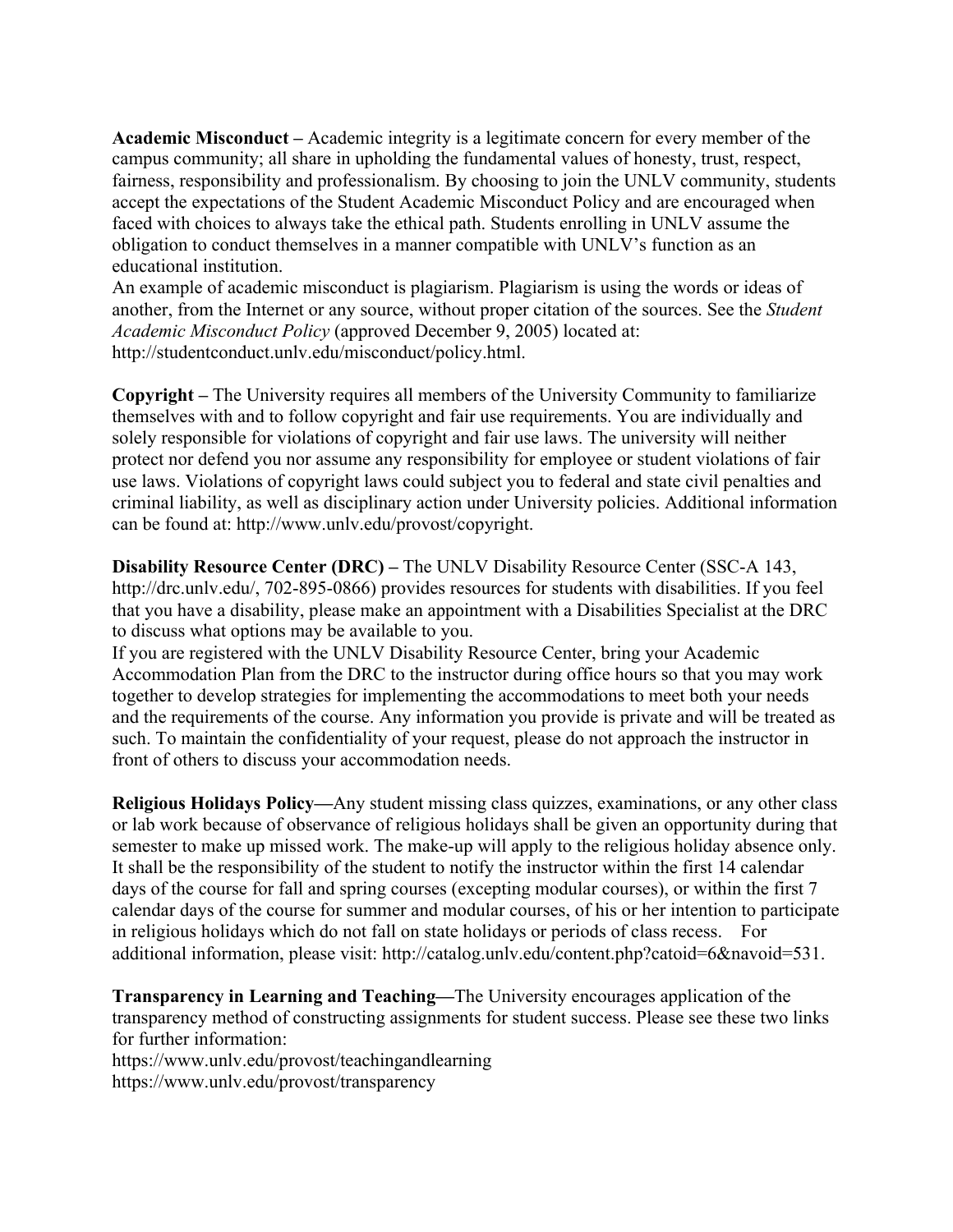**Incomplete Grades -** The grade of I – Incomplete – can be granted when a student has satisfactorily completed three-fourths of course work for that semester/session but for reason(s) beyond the student's control, and acceptable to the instructor, cannot complete the last part of the course, and the instructor believes that the student can finish the course without repeating it. The incomplete work must be made up before the end of the following regular semester for undergraduate courses. Graduate students receiving "I" grades in 500-, 600-, or 700-level courses have up to one calendar year to complete the work, at the discretion of the instructor. If course requirements are not completed within the time indicated, a grade of F will be recorded and the GPA will be adjusted accordingly. Students who are fulfilling an Incomplete do not register for the course but make individual arrangements with the instructor who assigned the I grade.

**Tutoring and Coaching—**The Academic Success Center (ASC) provides tutoring, academic success coaching and other academic assistance for all UNLV undergraduate students. For information regarding tutoring subjects, tutoring times, and other ASC programs and services, visit http://www.unlv.edu/asc or call 702-895-3177. The ASC building is located across from the Student Services Complex (SSC). Academic success coaching is located on the second floor of the SSC (ASC Coaching Spot). Drop-in tutoring is located on the second floor of the Lied Library and College of Engineering TEB second floor.

**UNLV Writing Center –** One-on-one or small group assistance with writing is available free of charge to UNLV students at the Writing Center, located in CDC-3-301. Although walk-in consultations are sometimes available, students with appointments will receive priority assistance. Appointments may be made in person or by calling 702-895-3908. The student's Rebel ID Card, a copy of the assignment (if possible), and two copies of any writing to be reviewed are requested for the consultation. More information can be found at: http://writingcenter.unlv.edu/

**Rebelmail –** By policy, faculty and staff should e-mail students' Rebelmail accounts only. Rebelmail is UNLV's official e-mail system for students. It is one of the primary ways students receive official university communication such as information about deadlines, major campus events, and announcements. All UNLV students receive a Rebelmail account after they have been admitted to the university. Students' e-mail prefixes are listed on class rosters. The suffix is always @unlv.nevada.edu. Emailing within WebCampus is acceptable.

#### **Library statement:**

Students may consult with a librarian on research needs. For this class, the Subject Librarian is (https://www.library.unlv.edu/contact/librarians\_by\_subject). UNLV Libraries provides resources to support students' access to information. Discovery, access, and use of information are vital skills for academic work and for successful post-college life. Access library resources and ask questions at https://www.library.unlv.edu/

**Final Examinations –** The University requires that final exams given at the end of a course occur at the time and on the day specified in the final exam schedule. See the schedule at: http://www.unlv.edu/registrar/calendars